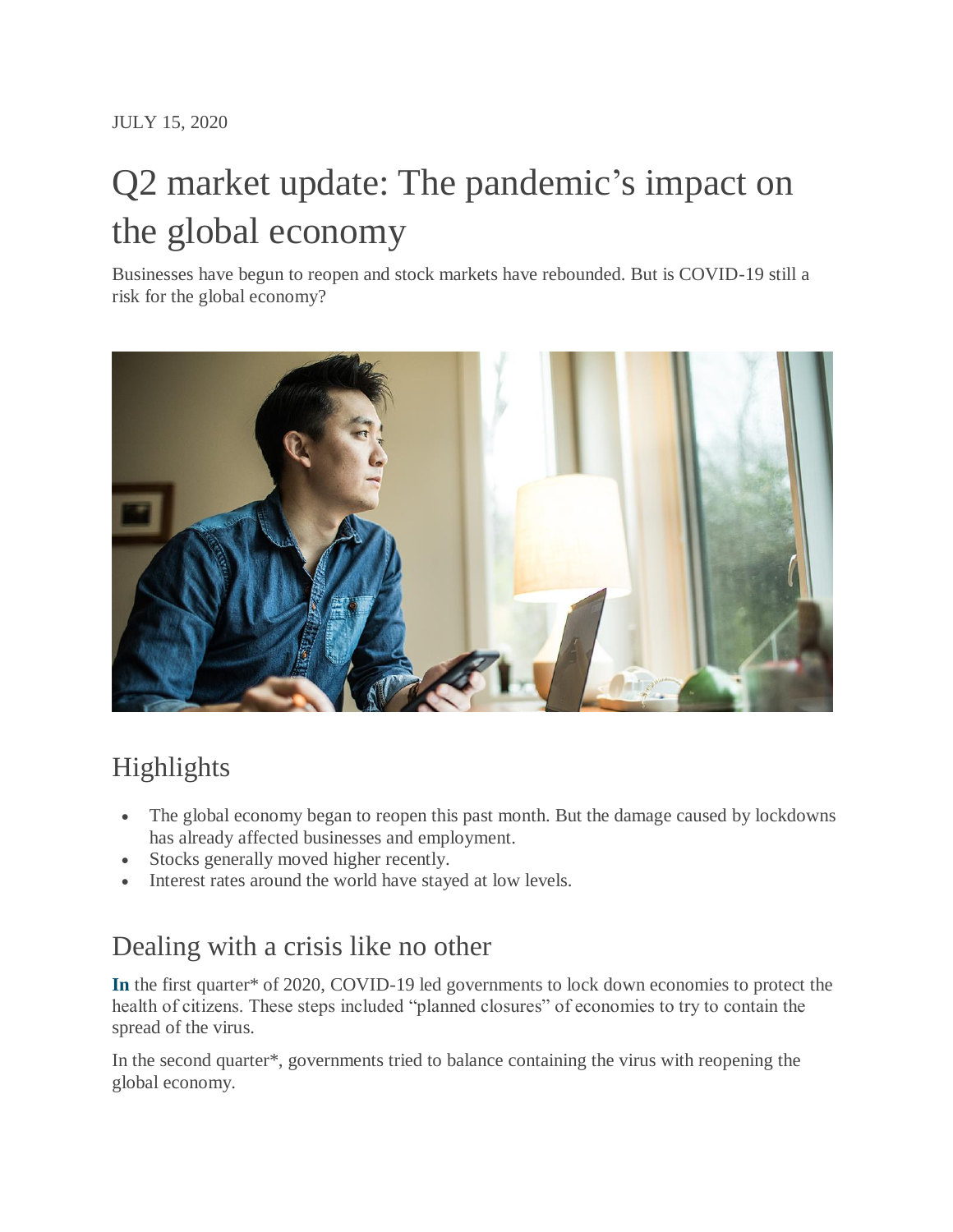(\**First quarter refers to the months of January, February and March. Second quarter refers to the months of April, May and June.*)

After weeks of limited economic activity and people staying at home, governments gradually eased restrictions. But when cases of COVID-19 began rising again in certain regions, these restrictions returned.

While the reopening of the economy led to optimism for a global financial market recovery, challenges remained. Economies had stopped, and many companies lost business or closed during the quarter. This led to higher unemployment figures around the world.

The economic shutdown also prompted governments to give financial support to businesses and individuals. In many countries, slow economic activity and a weak oil market had a negative effect on inflation (rising prices for goods and services).

# The stock-market rebound and oil prices rising again

Over the period, major global equity markets posted gains as investors grew more hopeful that economies would recover. Many people believed government and central bank actions – including lowering interest rates – would help the global economy rebound.

Oil prices declined in April given increased supply and low demand because of COVID-19 related shutdowns. Oil prices recovered somewhat, however, and ended the second quarter higher due to production cuts by the Organization of the Petroleum Exporting Countries (OPEC).

What's more, demand for oil increased as economies reopened. The widespread belief was that people would soon become more willing to drive and fly.

During the quarter, the U.S. information technology sector gained, with many companies benefiting as people worked from home.

## Is there now some optimism for the Canadian economy?

Canada's economy slowed down significantly in the first quarter. Economic activity, including investment in business, weakened because of the pandemic. Plus, household spending declined at a fast pace. Since the Canadian economy relies heavily on the energy sector, oil price weakness was another reason the economy struggled.

What did the Bank of Canada (BoC) do in response to this economic weakness? They reduced interest rates from 1.75% to 0.25%. The BoC kept interest rates at this lower level during the second quarter.

The BoC's outlook was somewhat positive in its last policy meeting of the second quarter. They stated the Canadian economy may return to growth in the third quarter\* of 2020.

(\**Third quarter refers to the months of July, August and September.*)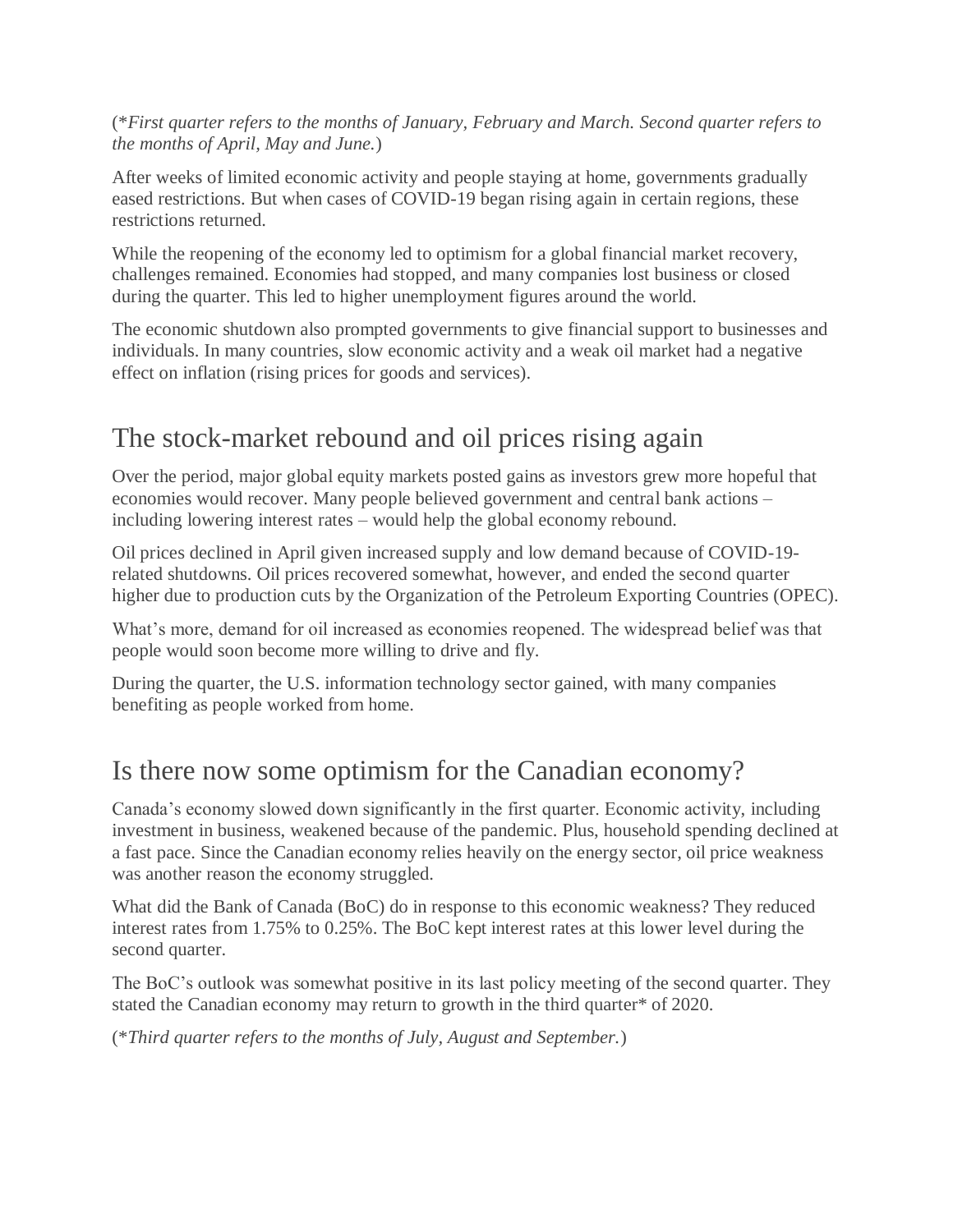Canada's inflation rate was lower in the second quarter, with consumer prices falling in April and May. Consumer prices declined in response to lower demand, as most people continued to stay home and many businesses shut down.

The economy lost a large number of jobs as a result of the pandemic. The unemployment rate reached its highest level since 1976. Once the economy began to reopen in May, Canada's employment numbers increased slightly.

## Economic outlook: Risks and uncertainties

Economies have begun to reopen and investors appear more optimistic. But COVID-19 is still a risk to the global economy.

**Second wave of COVID-19.** One of the biggest threats to an economic recovery is a possible second wave of the virus. This may cause governments to lock down parts of their economies again. Near the end of the second quarter, new cases began to increase in some parts of the world.

#### **[COVID-19: How to stay healthy and protect yourself](https://www.sunlife.ca/en/tools-and-resources/health-and-wellness/preventing-and-treating-illness/seven-simple-ways-to-avoid-the-flu/)**

**High debt may affect economic growth.** Low interest rates and inflation could support global economic growth. But there's concern that the debt levels of consumers, companies and governments have risen too high. High levels of debt could be harmful to economic growth over the longer term.

#### **[6 tips for reducing debt](https://www.sunlife.ca/en/tools-and-resources/money-and-finances/managing-your-money/four-ways-to-lessen-your-debt-load/)**

**Employment rebounds.** If the economy remains weak, a rebound in employment numbers might take longer than expected. Some jobs may not come back at all, as certain companies and industries struggle to survive. Personal and corporate bankruptcies may also increase.

#### **[5 tips for coping with job loss](https://www.sunlife.ca/en/tools-and-resources/health-and-wellness/mental-wellness/five-key-strategies-for-coping-with-job-loss/)**

**U.S.-China trade disputes and Brexit.** Continuing trade disagreements between the U.S. and China could slow global economic growth. All eyes will also be on the U.S. election in November, as the outcome will affect global trade. The election might also impact the U.S. economic recovery. Another challenge to global financial markets is uncertainty about the U.K.'s exit from the European Union. If "Brexit" is not a smooth transition, it could have a negative impact on Europe's economy.

### What does Canada's economic future look like?

In Canada, a weak labour market may stall the country's economic growth. High consumer and government debt levels could also slow down the economy.